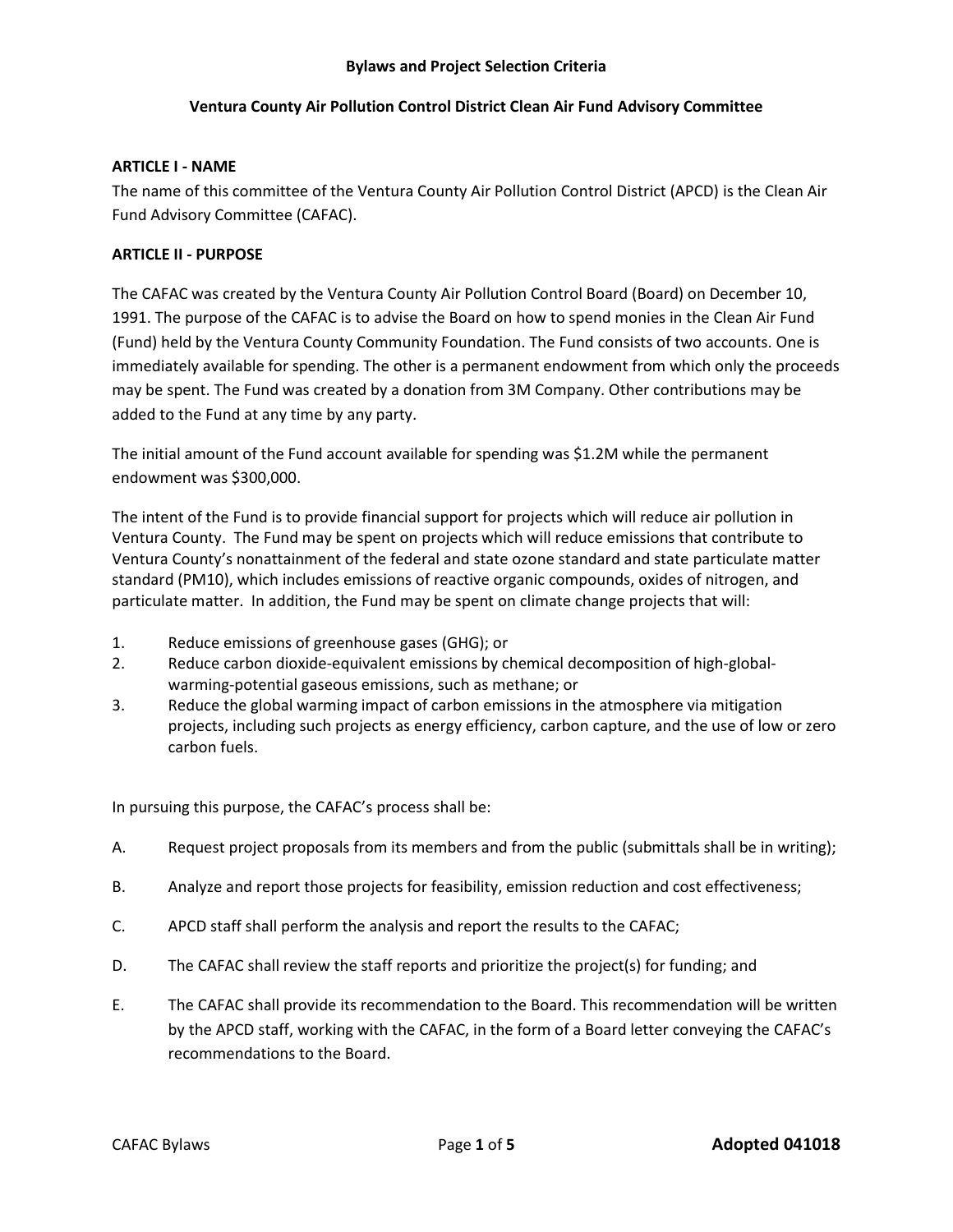# **Ventura County Air Pollution Control District Clean Air Fund Advisory Committee**

## **ARTICLE III – HEADQUARTERS**

The headquarters of the CAFAC shall be that of the APCD.

### **ARTICLE IV - COMPOSITION; TERMS; CONFLICTS OF INTEREST POLICY**

- A. The CAFAC shall consist of up to 13 voting members.
- B. The total CAFAC voting membership should be an odd number.
- C. The CAFAC should consist of members from the following constituencies:
	- 1. Business (4)
	- 2. Civic & Environmental (3)
	- 3. Citizen (5)
	- 4. Transportation (1)
- D. The members of the CAFAC shall represent the broad spectrum of their constituencies.
- E. The APCD Air Pollution Control Officer (APCO) or his/her designee shall be a permanent (i.e., no Board appointment necessary), non-voting member of the CAFAC, and shall only act as the default CAFAC Secretary if no other CAFAC members are elected to this position.
- F. The term of membership on the CAFAC's appointed members is four (4) years. Members may be re-appointed by the Board for additional four-year terms. Members serving prior to the adoption of these revised Bylaws on approval date, shall not require re-appointment by the Board until January 1, 2022.
- G. The CAFAC may recommend new voting members for appointment by the Board by a majority vote of current members present.
- H. Any person currently employed by the APCD is ineligible for voting membership on the CAFAC.
- I. To avoid a conflict of interest and potential violation of state law, a voting CAFAC member shall refrain from all deliberations and discussions with other voting CAFAC members, and shall abstain from voting on all CAFAC matters, concerning the proposed funding for projects, proposals and contracts in which the member (or member's spouse or domestic partner) and/or the member's (or the member's spouse's or domestic partner's) employer or financially affiliated entity has a financial interest. Such a voting CAFAC member shall disclose his or her potential conflict of interest at each CAFAC meeting at which the matter is discussed or voted on. This disclosure shall be recorded in the minutes of each such meeting; the minutes shall also reflect the member's abstention from voting on the matter. If a member's potential conflict of interest becomes a common issue that interferes with the member's ability to contribute to the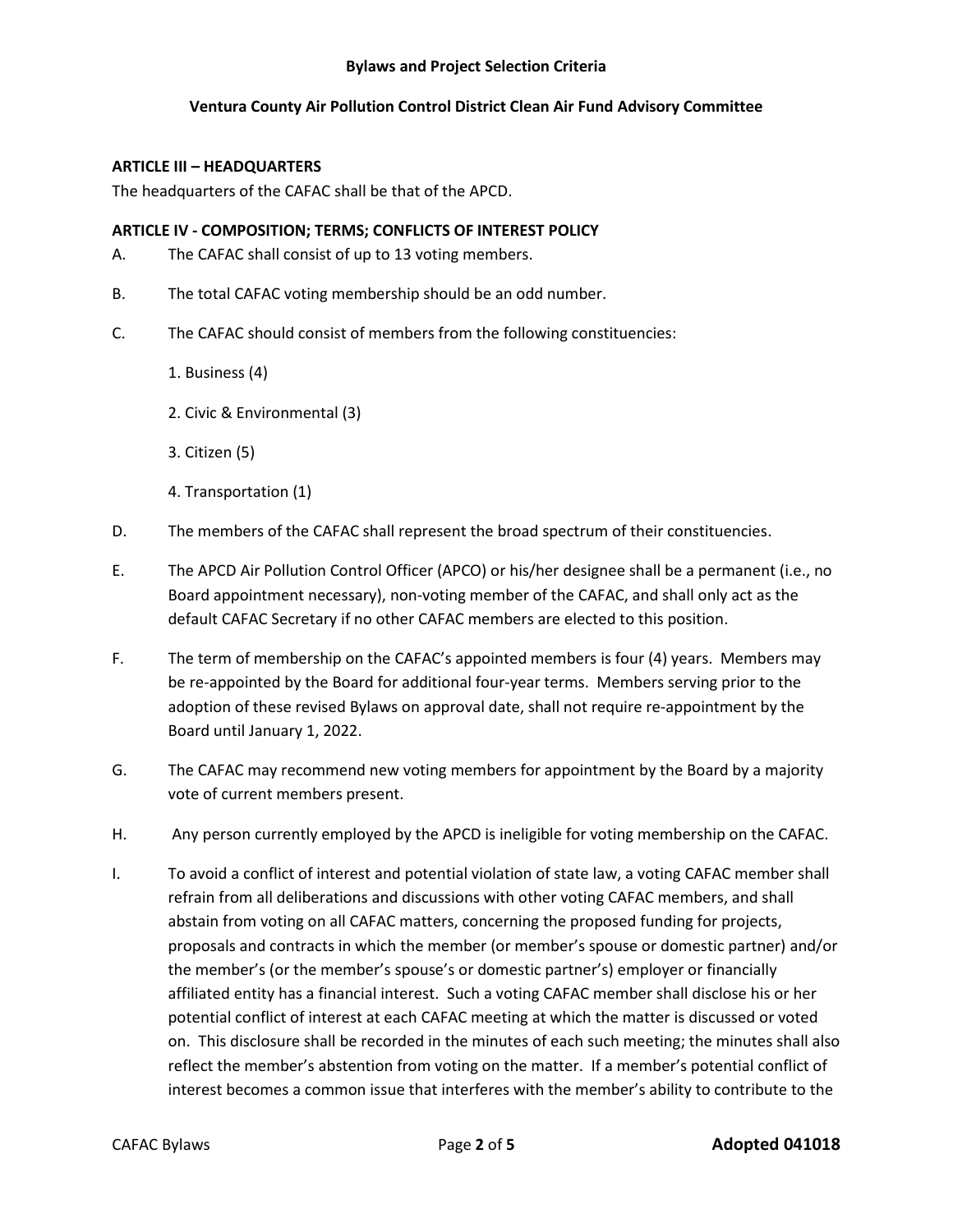# **Ventura County Air Pollution Control District Clean Air Fund Advisory Committee**

CAFAC, the CAFAC may consider recommending that the Board remove the member from the CAFAC. On this basis, a majority of the Board would be required to vote for removal of a member from CAFAC.

Questions regarding the application of this policy should be directed to the APCO as soon as a potential conflict of interest arises.

- J. Individuals holding the following positions shall be ineligible to serve on the CAFAC:
- (1) Members of the Board
- (2) Employees of agencies under contract to the CAFAC or APCD. Such persons may serve as members of a technical advisory committee or other special committees, but may not serve as voting members of the CAFAC;
- (3) Spouses and immediate family members of all of the above.

## **ARTICLE V - MEETINGS**

- A. The annual meeting of the CAFAC should be its first meeting of the calendar year.
- B. Meetings may be held at such times and places as the CAFAC shall decide.
- C. The CAFAC should meet a minimum of three (3) times per calendar year.
- D. Special meetings may be called by the CAFAC Chair and subcommittee chair(s) at such times as are found necessary.
- E. Notice and agendas of regular meetings should be provided to all CAFAC members not less than ten (10) days before the date of the meeting. The notice of a special meeting shall include the purpose of the meeting.
- F. Members of the CAFAC who miss two (2) regular meetings within a calendar year and whose absences are unexcused (defined as failing to notify the APCD at least 48 hours prior to the meeting), shall be automatically removed from the CAFAC effective upon service of written notice to the member. Members will be sent a warning letter after one unexcused absence.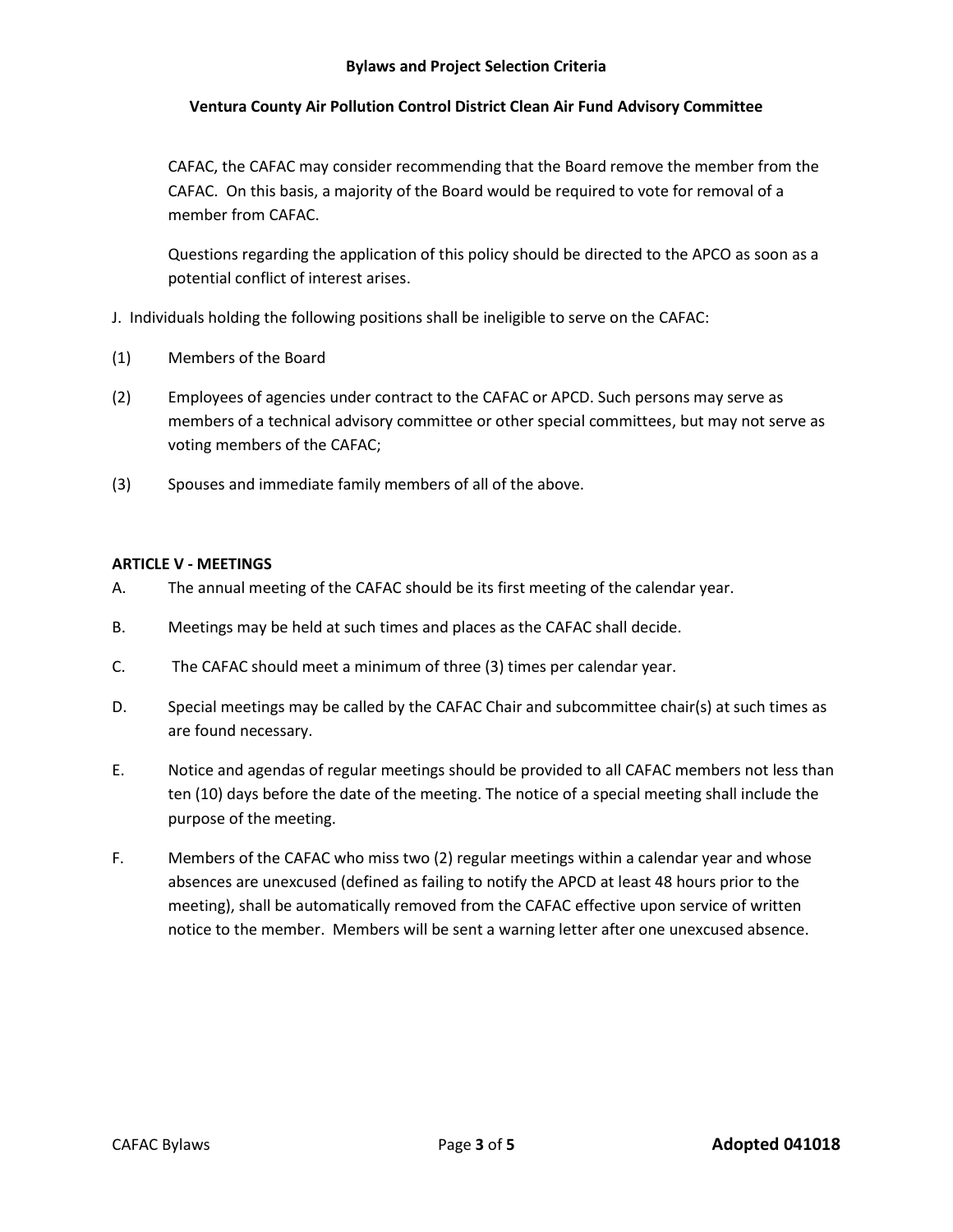# **Ventura County Air Pollution Control District Clean Air Fund Advisory Committee**

## **ARTICLE VI - ORDER OF BUSINESS**

The order of business for regular meetings shall be as follows:

- A Call to Order
- B. Approval of Minutes
- C. Public Comment
- D. APCO's Report
- E. Chairperson's Report
- F. Old Business
- G. New Business
- H. Adjournment

The order of business at any meeting may be altered at the discretion of the Chair or the Vice-Chair if the Chair is absent.

### **ARTICLE VII - OFFICERS**

The officers of the CAFAC shall be a Chair and a Vice-Chair. A Secretary<sup>1</sup> and a Treasurer may be elected if there are any voluntary member nominations that are approved by a majority of the CAFAC. Officers shall be elected by the CAFAC at the first meeting of the calendar year, and shall hold office for two years, or until their successors are elected. Officers shall not serve more than five (5) consecutive terms. All officers shall be voting CAFAC members.

# **ARTICLE VIII - SUBCOMMITTEES**

The CAFAC may establish such subcommittees as may be necessary to expedite functions of the CAFAC, each of which shall include a chairperson.

#### **ARTICLE IX – QUORUM; ACTION**

The quorum for each meeting of the CAFAC shall be at least fifty (50) percent of the non-vacant seats on the CAFAC plus one member. No official action shall be taken by the CAFAC in the absence of a quorum. Unless otherwise specified in these Bylaws, the affirmative votes of a majority of voting members present at a meeting shall be required to take official action, provided that a quorum is present.

# **ARTICLE X - BYLAW AMENDMENTS**

The members of the CAFAC may, by a two-thirds (2/3) vote of the members present, amend or revoke these Bylaws at any regular or special meeting duly convened, subject to Board approval.

\_\_\_\_\_\_\_\_\_\_\_\_\_\_\_\_\_\_\_\_\_\_\_\_\_\_\_\_\_\_\_\_\_\_\_\_\_\_\_\_\_\_\_\_\_\_\_\_\_\_\_\_\_\_\_\_\_\_\_\_\_\_\_\_\_\_\_\_\_\_\_\_\_\_\_\_\_\_\_\_\_\_\_\_\_

 $\overline{\phantom{a}}$ 

<sup>&</sup>lt;sup>1</sup> Preparation of meeting minutes will be performed by APCD staff unless a CAFAC Secretary has been elected to serve in that role.